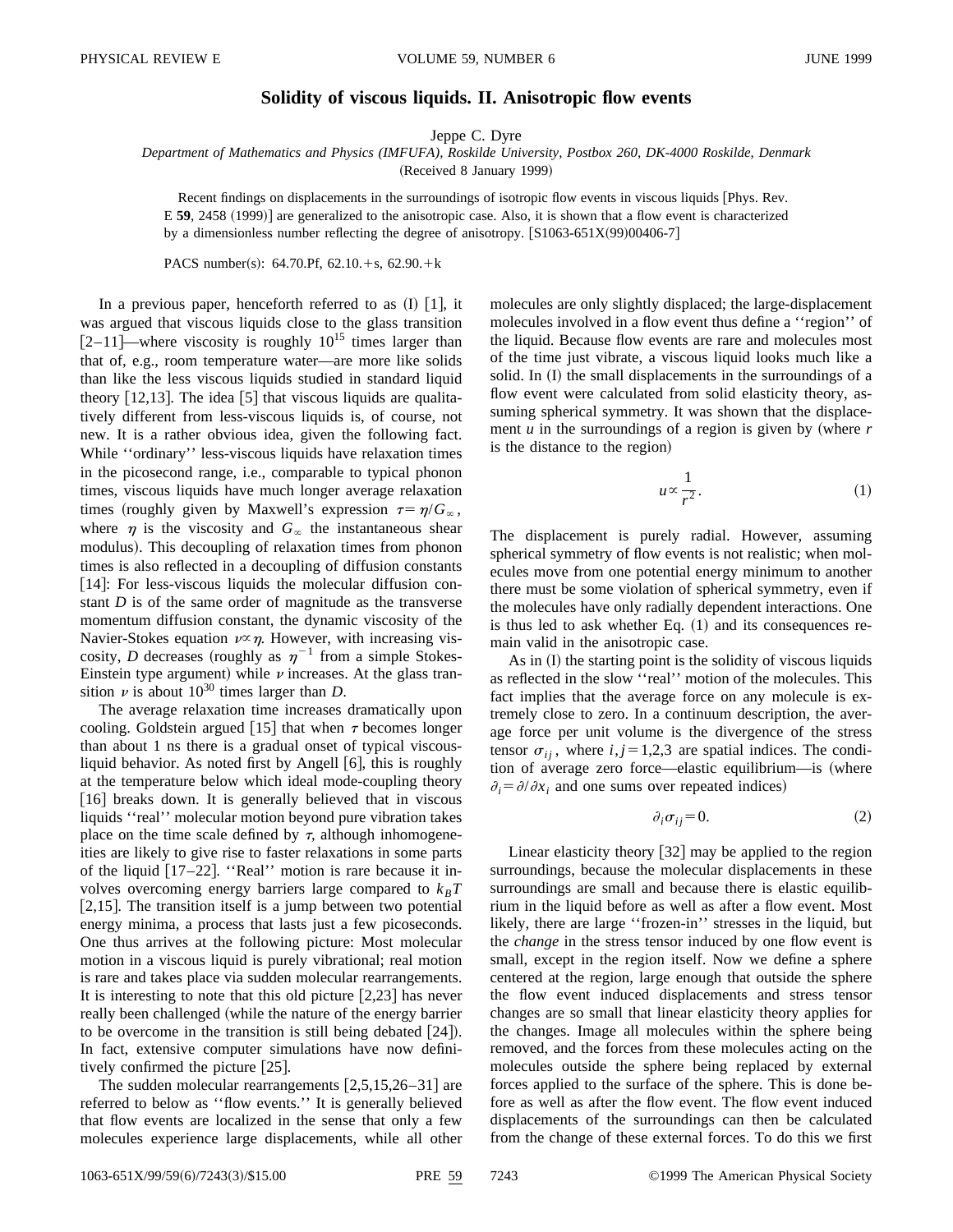consider the distance dependence of displacements in an elastic solid when an external force is applied to just one point. There is then a continuous flow of momentum into the solid at that point. The stress tensor is the momentum current, and the mechanical equilibrium condition  $[Eq. (2)]$  is the zero-divergence equation reflecting momentum conservation. By considering Gauss surfaces at various distances from the point, one concludes from Eq.  $(2)$  that the stress tensor decays as  $r^{-2}$ , where *r* is the distance to the point. Since the stress tensor is formed from first order spatial derivatives of the displacement *u*, we conclude that  $u \propto r^{-1}$ [33]. This result also applies when several external forces are applied locally to the solid, as long as these forces do not sum to zero. In our case, however, the external forces replacing the forces from the molecules within the sphere do sum to zero: The forces from the molecules outside the sphere on those inside must sum to zero—otherwise the latter molecules would start to move. By Newton's third law, the sum of the forces acting from the molecules inside the sphere on those outside—the forces that are replaced by external forces—must therefore also sum to zero. When the external forces sum to zero, the stress tensor does not decay as  $r^{-2}$ but as  $r^{-3}$  (the mathematics behind this fact is the same as that implying that the electric field from a charge distribution with zero total charge decays as  $r^{-3}$  and not as  $r^{-2}$ ). Consequently, since the stress tensor is given as first order derivatives of the displacement vector, we arrive at Eq.  $(1)$ , which is now to be understood as valid for each of the three components of the displacement vector. In particular, we note that the predictions of  $(I)$  for the displacement and rotation angle distributions in the surroundings of a flow event  $[P(u)\propto u^{-5/2}$  and  $P(\phi)\propto \phi^{-2}$  are also valid in the anisotropic case. The first prediction has recently been confirmed in computer simulations of a binary Lennard-Jones mixture [34], and the second is consistent with the small rotation angle distribution tentatively inferred from NMR experiments on glycerol by Böhmer and Hinze:  $P(\phi) \propto 1/\sin^2(\phi)$  $[35]$ .

We now show that it is possible to characterize flow events according to their anisotropy. The elastic equilibrium in the surroundings of a flow event before as well as after the flow event implies that the stress tensor change  $\Delta \sigma_{ii}$  has zero divergence [i.e., obeys Eq. (2)]. Since **u** and  $\Delta \sigma_{ii}$  are linked by linear elasticity theory, one has  $[32]$ 

$$
\nabla^2(\nabla \cdot \mathbf{u}) = 0. \tag{3}
$$

This equation can be solved asymptotically for  $r \rightarrow \infty$ : Equation (1) implies  $\nabla \cdot \mathbf{u} \propto r^{-3}$ . Any real solution to the Laplace equation decaying as  $r^{-3}$  can be written [36] as  $\alpha P_2(\theta, \phi)/r^3$ , where  $\alpha \ge 0$  is a constant and  $P_2$  is a normalized linear combination of second order spherical harmonics:  $P_2 = \sum_{m=-2}^{m=2} c_m Y_{2m}$ , where  $c_m^* = c_{-m}$  and  $\sum_{m=-2}^{m=2} |c_m|^2 = 1$ . This expression applies far away from the flow event:  $r \gg r_0$ , where  $r_0$  is the region size. On the other hand, the expression does not apply beyond the ''solidity length'' *l* discussed in  $(I)$ , where essentially no flow event induced displacements are expected. Since  $\nabla \cdot$ **u** is dimensionless,  $\alpha$ has dimension (length)<sup>3</sup>. Writing  $\alpha = a/\rho_0$ , where  $\rho_0$  is the average (number) density and  $a$  is dimensionless, we have

$$
\nabla \cdot \mathbf{u} = a \frac{P_2(\theta, \phi)}{\rho_0 r^3} \quad (r_0 \ll r \ll l). \tag{4}
$$

The parameter *a* is a measure of the flow event anisotropy, the case  $a=0$  corresponding to isotropic flow events.

In a homogeneous system described by linear elasticity theory, the density change following an elastic displacement is equal to  $-\rho_0 \nabla \cdot \mathbf{u}$  [32]. Thus, if a viscous liquid were homogeneous, the density change in the surroundings of a flow event would be given by Eq.  $(4)$  (looking like an electronic *d*-orbital). However, the density of a viscous liquid is not quite spatially constant, and the density change induced by a flow event has an extra term,  $-\mathbf{u} \cdot \nabla \rho$ , coming from the fact that the whole density profile is displaced. Far away from the flow event this extra term dominates over the  $(\nabla)$  $\cdot$ **u**) term.

The flow event induced changes given by Eqs.  $(1)$  and  $(4)$ were calculated from the fact that there is a linear relation between displacement and stress tensor change. These results are valid independent of the chemical nature of the liquid. One possible objection to these results is that dynamic inhomogeneities most likely give rise to spatially varying elastic constants. However, being mainly interested in the high viscosity limit where the solidity length is large, these inhomogeneities are not expected to have any significant effect on the average displacements in the surroundings of a flow event (the "long wavelength" limit). Finally, we note that the sharp distinction between ''real'' motion and vibration is somewhat blurred by the fact that real motion takes place not only in the region itself in the form of large jumps, but also in the surroundings in the form of small jumps.

To summarize, arguing from the ''solidity'' of viscous liquids, the flow induced displacement in the surroundings have been calculated for the general, anisotropic case. It has been shown that the *r* dependence of these displacements is the same that induced by isotropic flow events. A dimensionless number *a* has been introduced as a measure of the degree of anisotropy of a flow event.

The author wishes to thank Austen Angell and Ralph Chamberlin for numerous stimulating discussions, and also for their most kind hospitality during the author's stay at Arizona State University, where parts of this work were carried out. This work was supported by the Danish National Science Research Council.

- $[1]$  J. C. Dyre, Phys. Rev. E **59**, 2458  $(1999)$ .
- [2] W. Kauzmann, Chem. Rev. 43, 219 (1948).
- [3] G. Harrison, *The Dynamic Properties of Supercooled Liquids* (Academic, New York, 1976).
- [4] S. Brawer, *Relaxation in Viscous Liquids and Glasses* (American Ceramic Society, Columbus, OH, 1985).
- [5] J. C. Dyre, Phys. Rev. Lett. **58**, 792 (1987).
- [6] C. A. Angell, J. Phys. Chem. Solids **49**, 863 (1988).